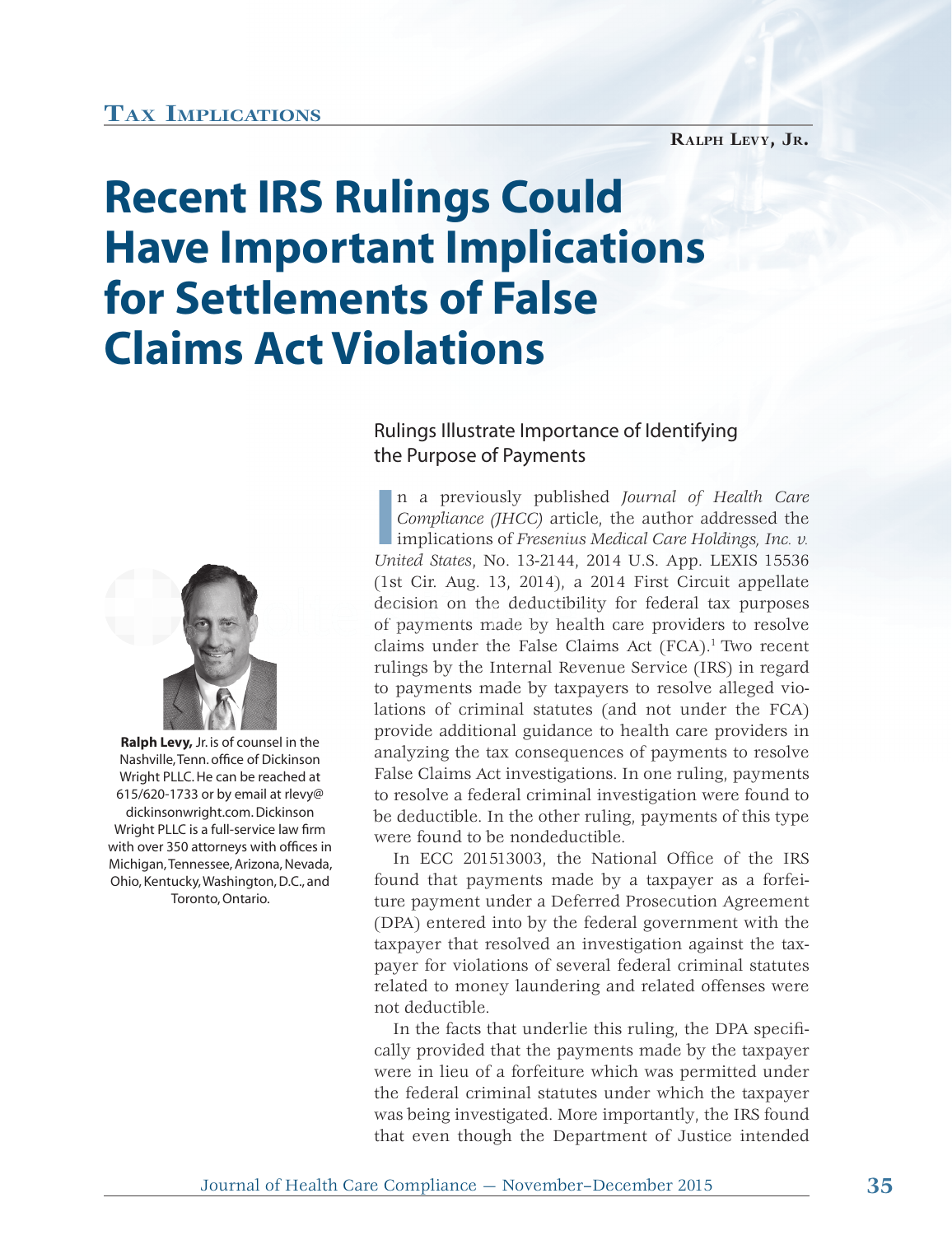to use a portion of the forfeited funds to compensate victims of the crime, the DPA specifically indicated that the payment was a (nondeductible) forfeiture and did not require that the monies paid to the U.S. government be used to compensate the victims of the crimes alleged to have been committed by the taxpayer as (deductible) restitution. Perhaps a more specific reference in the DPA as to the nature of the payments would have resulted in a finding in favor of the taxpayer. This ruling points out the importance that the settlement agreement that resolves an FCA claim characterize the payments as restitution rather than as a nondeductible penalty or forfeiture so as to preserve deductibility of the payments for federal tax purposes.

In the second action by the IRS, PLR 20158026, an employee of a company that sold products, including a product the sales of which were the responsibility of the taxpayer, entered into a cooperation agreement as part of resolution of a criminal prosecution by the U.S. government against the taxpayer and its employer and gainst t also pled guilty to two crimes. As part of the plea agreement, the taxpayer agreed to pay restitution in an amount to be determined by the sentencing court. The sentencing court found that the taxpayer was required to make a restitution payment of \$4x to the government in part to compensate the U.S. government for its \$3x actual loss. Moreover, the sentencing court found that the payments were intended to be in the nature of restitution, *i.e.*, to compensate the federal government for its economic loss.

The Service cited several factors in reaching its decision to allow the taxpayer to deduct the payment made by the taxpayer to the government. For example, the plea agreement clearly indicated the payment was intended to compensate the U.S. government for actual losses it had incurred as a result of taxpayer's actions. Moreover,

under the plea agreement, the taxpayer agreed to pay a separate (nondeductible) fine. Finally, the restitution payment was not made in lieu of a forfeiture and took place at a different time than the sentence of imprisonment by the sentencing court.

The Service applied the "origin of the claim" test as additional support for its conclusion that the payments made by the taxpayer in PLR 201528026 related to the taxpayer's activities in the ordinary course of the business of the taxpayer's employer and thus were deductible "ordinary and necessary business expenses."

These two rulings illustrate the importance of specifying that payments made to resolve an investigation of violations of the FCA by a health care provider are for restitution and not as a forfeiture or a penalty. In ECC 201513003, the DPA specifically characterized the payments as a forfeiture (and thus not deductible). By contrast, in PLR 201528026, the plea agreement indicated that the payments made nt ment indicated that the payments made<br>nt were in the nature of restitution (and thus deductible).

> In both the ECC and the PLR, the U.S. government and the taxpayer entered into agreements (a DPA in the ECC and a plea agreement in the PLR). By contrast, in the *Fresenius Medical Holdings* case discussed in this author's prior article referred to above, the U.S. government specifically refused to address the tax deductibility of the payments made by the taxpayer that were required to be made under the settlement agreement. In reaching its decision in *Fresenius Medical Holdings*, the First Circuit Court of Appeals referred to evidence of documentation of the nature of the payments to the government even when the U.S. government refused to allocate the payments one way or another.

## **Endnote:**

 <sup>1. &</sup>quot;Recent Case Upholds Deductibility of Payments to Settle False Claims Act Allegations", *Journal of Health Care Compliance*, November/December 2014.